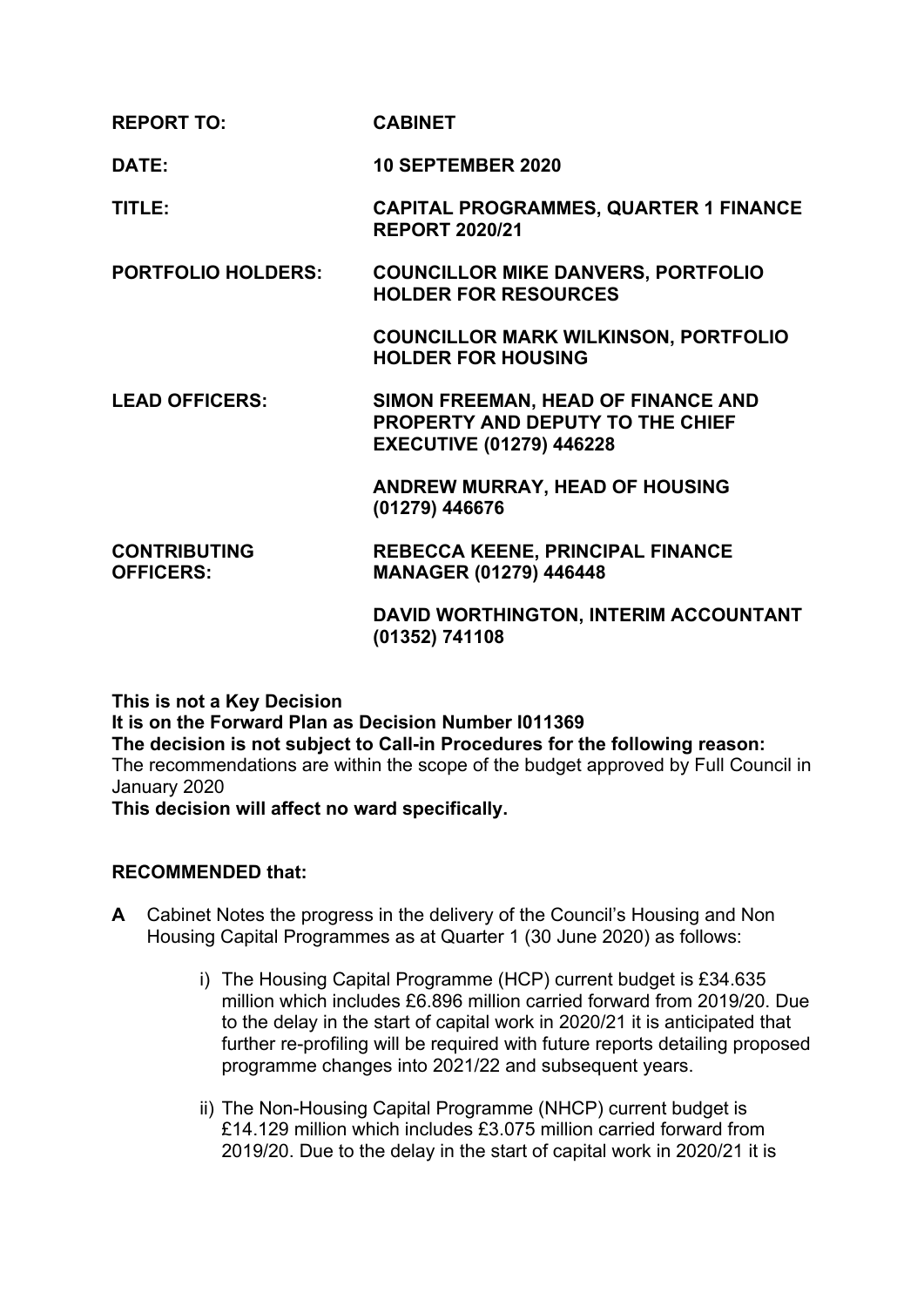estimated that capital expenditure will be £13.685 million with the balance re-profiled into 2021/22.

### **REASON FOR DECISION**

- **A** To ensure that Cabinet reviews the performance against the approved 2020/21 current HCP and NHCP budgets
- **B** The report compares the current capital budget with the actual expenditure.at the end of Quarter 1 and highlights the significant delay in the start of capital work in 2020/21. Due the significant backlog of work, priorities will need to be reassessed in order to re-profile the programme into 2021/22 and beyond.

# **BACKGROUND**

- 1. Cabinet approved the HCP and NHCP budgets in January 2020. The approved HCP budget was £27.738 million and the approved NHCP budget was £11.048 million
- 2. The 2019/20 Capital Outturn report elsewhere on the Cabinet agenda has identified a number of projects were there had been a significant underspend. As a consequence of these underspends budgets have been carried forward into 2020/21. The HCP budget carried forward was £6.896 million and the NHCP budget carried forward was £3.075 million.
- 3. The Council continues to plan ahead using its business planning processes to establish a short, medium and long term Asset Management Plan. In addition the Housing Revenue Account (HRA) 30 year business plans is used to drive the HCP once available resources have been identified

# **HOUSING CAPITAL PROGRAMME (HCP) 2020/21 – QUARTER 1**

4. Set out in Appendix A is the 2020/21 HCP Quarter 1 capital monitoring statement which compares the current budget with actual expenditure to date. The most notable variations are as follows:

### **Fire Safety – SE Ducts Tower Blocks**

5. The budget allocation for fire safety, generally, has been established following the tragic fire at Grenfell Tower in London. Ongoing risk assessments have identified a two to three year programme commencing in 2019/20. Works to SE Ducts has been more complex than anticipated following Government guidance and redesign of warm air system ensuring individual properties remain safe. The capital expenditure has been re-profiled with a budget of £2.911 million 2020/21 but it is anticipated that a further £1 million in 2021/22.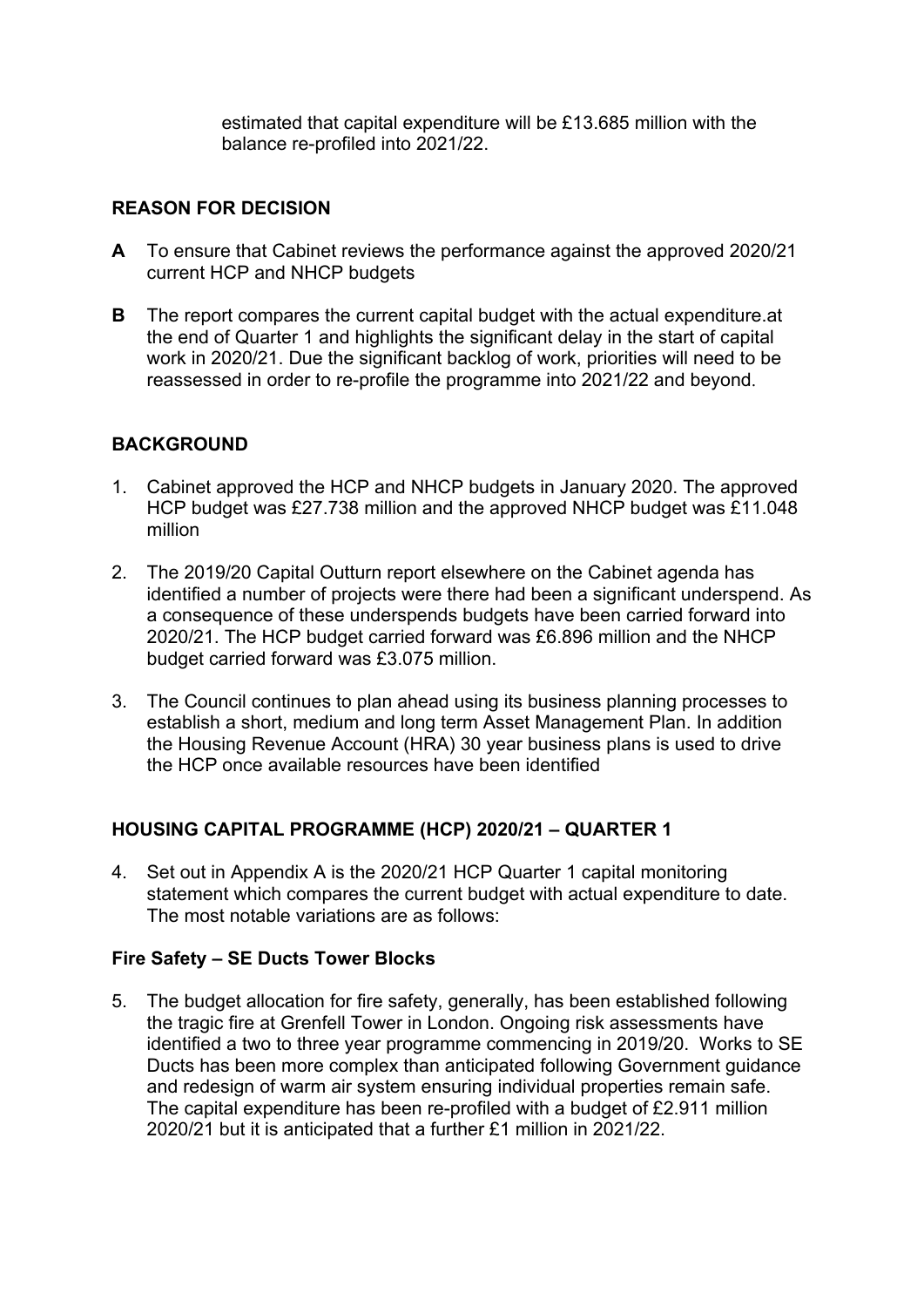# **Fire Safety – Tower Blocks**

6. Previous reviews of the Council's tower block fire risk assessments confirmed that all blocks were inherently safe. The budget allocation for fire safety, generally, has been established following the tragic fire at Grenfell Tower in London. Ongoing risk assessments have identified a two to three year programme commencing in 2019/20. In addition, certainty around Government testing is still ongoing and the Council is anticipating this to be concluded 2020/21 when programmes will continue.

# **External Works- Leaseholders**

7. Planned work to leasehold properties, to Dellfield Court have been completed by HTS (Property and Environment) Ltd (HTS) The Mill House external works has been re-profiled along with the rest of the external works programme The programme of work to replace water tanks in flat blocks (£95,800) will now be carried out in 2020/21, and £334,000 relating to unplanned external works will also be carried out.

# **Property Conversions – Sumners Farm**

8. Additional supported housing units to the Sumners Farm complex are designed to be a unique bespoke scheme due to the locality and planning considerations. Work to complete the design, planning constraints, and procurement arrangements took longer than expected and the budget of £520,000 has been re-profiled unto 2020/21.

# **Holyfield External**

9. Similarly, work on the Holyfield blocks has yet to start because of design and planning negotiations. Once these have been completed work will commence in 2020/21. The current budget for Holyfield externals is £426,000.

### **HTS Compliance**

10. Electrical testing and inspection programme were reviewed in 2019/20 linked to updated government guidance and current HTS works activities to ensure budget efficiency. These are a continuous process, ensuring there is a robust programme of inspection by. The current budget for compliance testing £2.222 million and it is forecast to fully spend n 2020/21.

### **New Build Programme**

11. The Council's programme to build new council homes within its HRA, is funded from retained pooled receipts and, when appropriate, external borrowing. There are currently seven capital schemes in the programme at varying stages of development and the budget will be kept under review during the remainder of the 2020/21 financial year.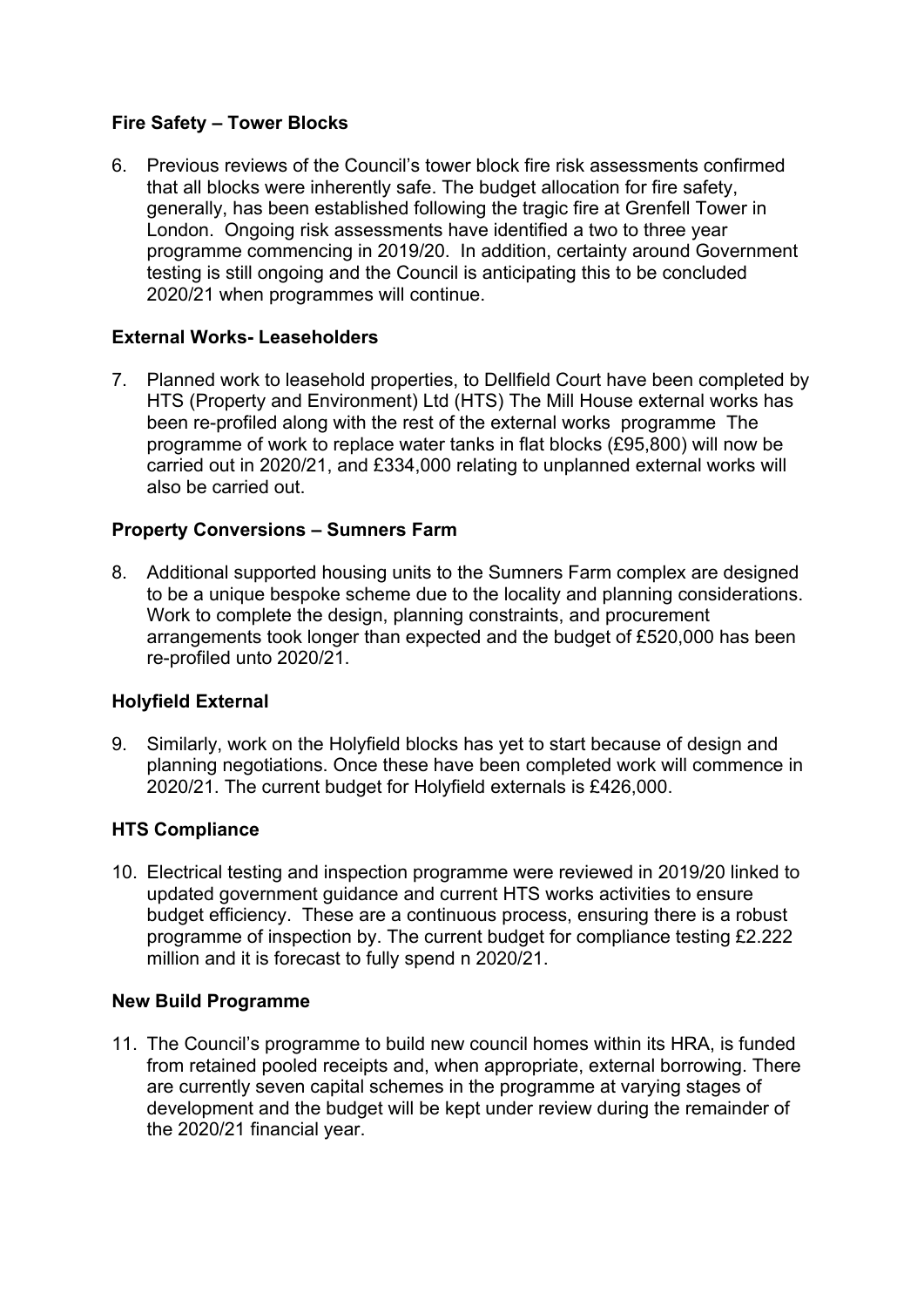# **Housing IT Development**

12. Housing Services has a three year ICT programme aligned to the Council's Corporate Customer and Access Strategy. Priorities for 2019/20 focused on customer access whilst no spend has been allocated in 2019/20. Repairs customer access enhancements are due to be completed in 2020/21. In addition feasibility studies have commenced regarding Asset Management and programme delivery. Further enhancements are anticipated to the Homelessness management system in 2020/21.

# **NON HOUSING CAPITAL PROGRAMME (NHCP) 2020/21 – QUARTER 1**

13. Set out in Appendix B is the 2020/21 NHCP Quarter 1 capital monitoring statement which compares the current budget with actual expenditure to date. The most notable variations are as follows:

# **Enterprise Zone**

14. Cabinet approved the funding of £7.2 million over two years to develop Plot H of the Harlow Science Park into a range of 'mid-tech' units combining office, research and manufacturing/assembly space, to be known as Modus. The development will be retained by the Council as an investment, with the development likely to comprise a mix of long leasehold disposals providing a capital receipt and shorter leases providing an ongoing revenue stream. The development will be funded through borrowing repaid by the Enterprise Zone business rate uplift retention as agreed with the South East Local Enterprise Partnership. This is the first full year of the project and the remaining budget will be re-profiled into 2021/22.

# **General Fund – New Build**

15. Cabinet has approved the Elm Hatch development which is a new build project to be funded from the General Fund. This project is in the planning and design stage and it is anticipated that part of the budget will be re-profiled into 2021/22.

# **Community Wellbeing**

16. In Community Wellbeing schemes in 2020/21 include ongoing work to refurbish the Playhouse and lighting totalling £494,000, work to The Stow in front of the Moot House (£188,000) and plans to refurbish 21 The Rows (£331,000). In addition there is a budget of £70,000 to provide new signage at the entry points to Harlow.

# **Community Buildings**

17. A budget of £353,000 is available for refurbishment works to Harlow Museum. The majority of this will be used for roofing works which are not expected to commence until 2020/21 and therefore it is anticipated that £257,000 will be carried over to enable this work to take place.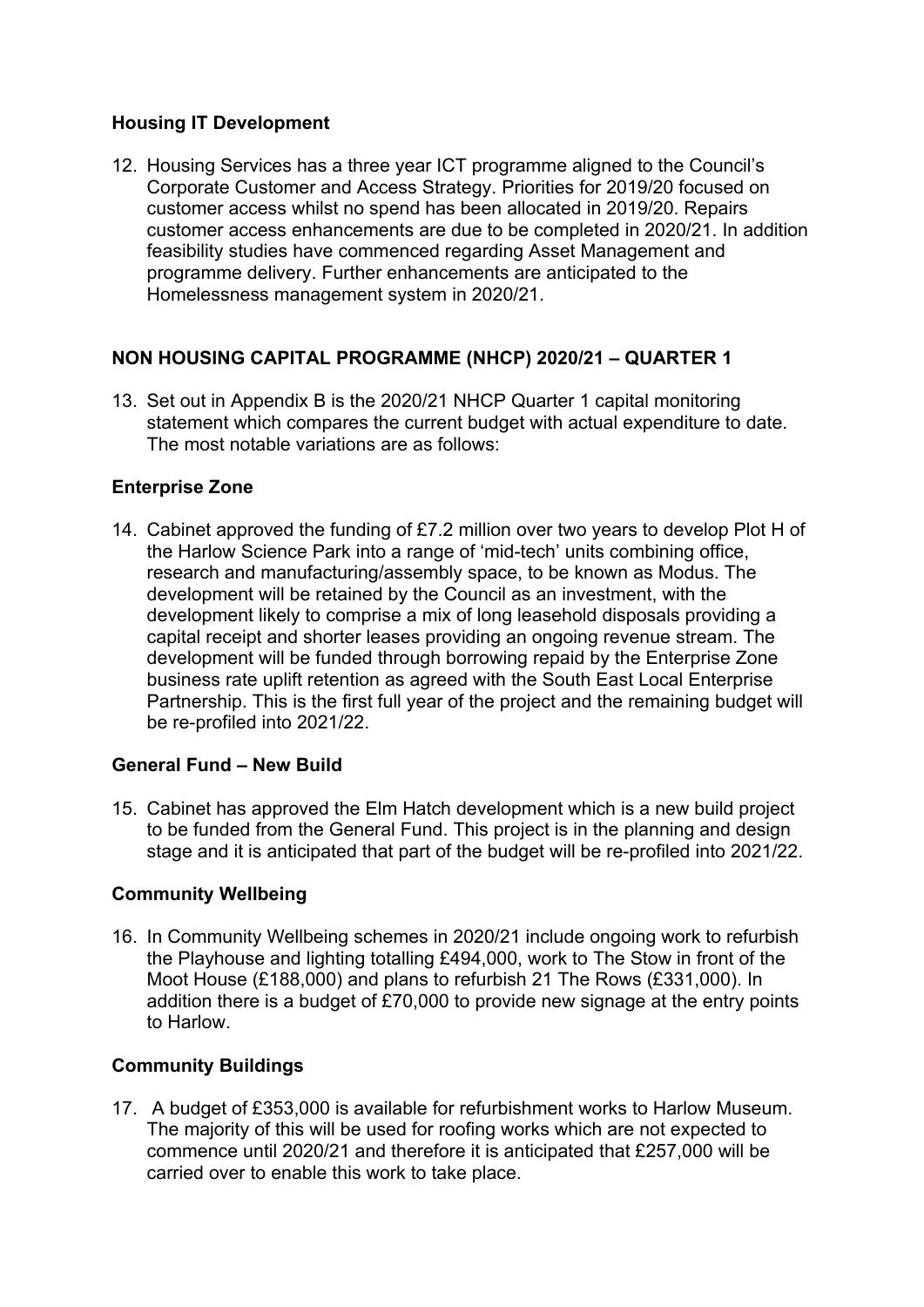### **Latton Bush Centre**

18. Schemes originally approved at the Latton Bush Centre total £528,000 to enable work to the boilers and to provide additional parking spaces. Asbestos removal is still on going to the South Boiler House and this will mean that the work to replace the boiler will not commence until 2020/21.

### **Civic Centre**

19. A budget of £536,000 is available for additional work in respect of fire safety and the LED lighting this work is ongoing but could be delayed as a result of the Covid-19 pandemic It is therefore anticipated that some of this budget could be re-profiled into 2021/22. This is also anticipated for the £200,000 carry over which is going to be used to replace the telephone system at the Civic Centre,

### **IMPLICATIONS**

**Environment and Planning (Includes Sustainability)** None specific. **Author: Andrew Bramidge, Head of Environment and Planning**

**Finance (Includes ICT, and Property and Facilities)** As contained in the report. **Author: Simon Freeman, Head of Finance and Property and Deputy to the Chief Executive**

**Housing** None specific. **Author: Andrew Murray, Head of Housing**

**Community Wellbeing (Includes Equalities and Social Inclusion)** None specific. **Author: Jane Greer, Head of Community Wellbeing**

**Governance (Includes HR)** None specific **Author: Simon Hill, Head of Governance**

### **Appendices**

Appendix A – Housing Capital Programme - Quarter 1 Budget Monitoring Report Appendix B – Non-Housing Capital Programme - Quarter 1 Budget Monitoring Report